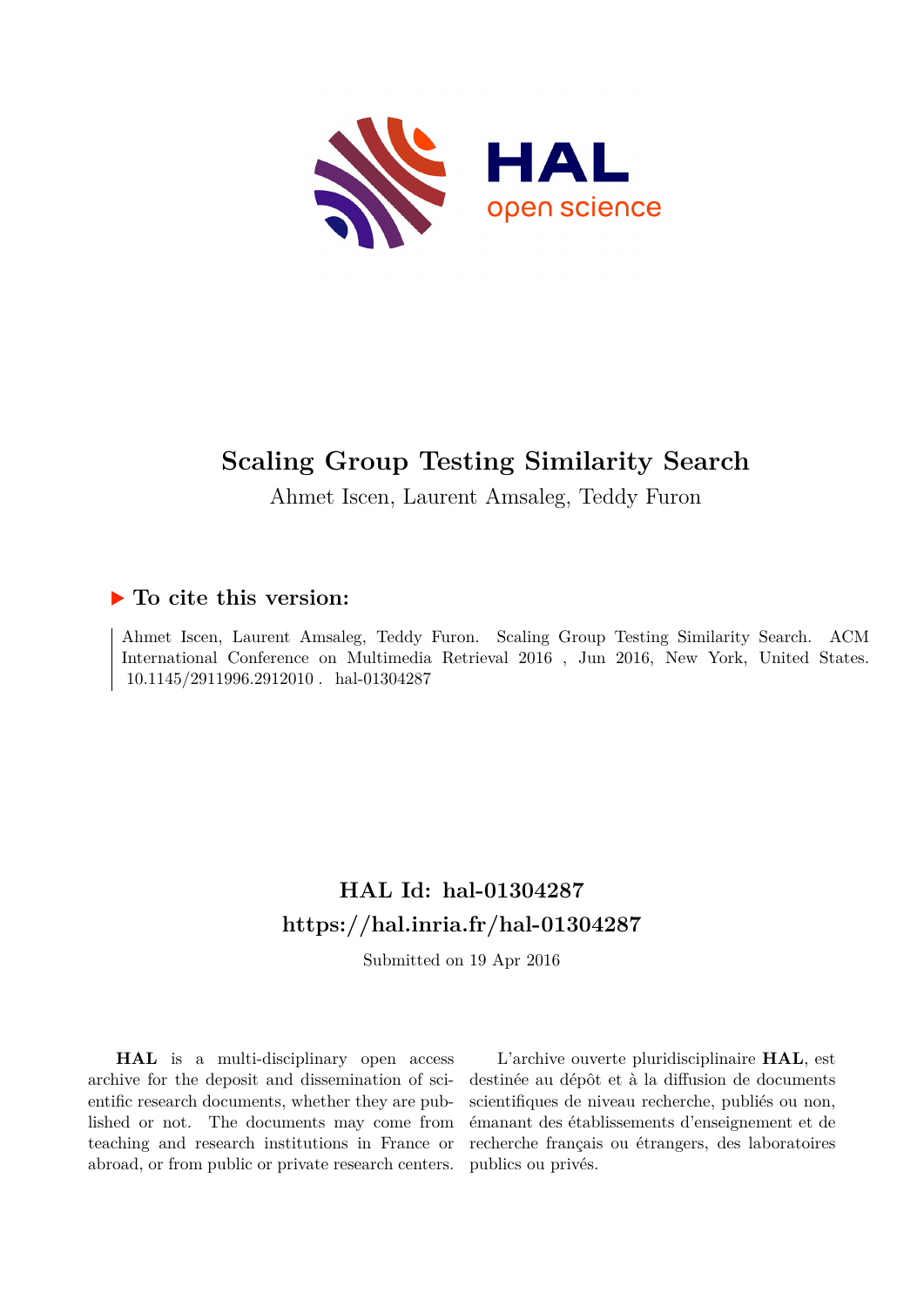## **Scaling Group Testing Similarity Search**

Ahmet Iscen Inria Rennes, France ahmet.iscen@inria.fr

Laurent Amsaleg CNRS-IRISA Rennes, France laurent.amsaleg@irisa.fr

Teddy Furon Inria Rennes, France teddy.furon@inria.fr

## ABSTRACT

The large dimensionality of modern image feature vectors, up to thousands of dimensions, is challenging the high dimensional indexing techniques. Traditional approaches fail at returning good quality results within a response time that is usable in practice. However, similarity search techniques inspired by the group testing framework have recently been proposed in an attempt to specifically defeat the curse of dimensionality. Yet, group testing does not scale and fails at indexing very large collections of images because its internal procedures analyze an excessively large fraction of the indexed data collection. This paper identifies these difficulties and proposes extensions to the group testing framework for similarity searches that allow to handle larger collections of feature vectors. We demonstrate that it can return high quality results much faster compared to state-ofthe-art group testing strategies when indexing truly highdimensional features that are indeed hardly indexable with traditional indexing approaches.

### 1. INTRODUCTION

Despite several decades of intensive activity, the field of image retrieval and similarity search is still very active, with recent and strong contributions to the domains of image description as well as high-dimensional indexing. The state-ofthe-art for extracting low-level features from images made significant progresses during the last few years. On one hand, researchers designed sophisticated aggregation techniques for local features  $[2,3,12,15]$  $[2,3,12,15]$  $[2,3,12,15]$  $[2,3,12,15]$ . Such features were limiting the ability to scale to indexing very large collections, as managing millions or billions of local descriptors is very resource consuming. Aggregation turns the many local descriptors of one image into a unique higher-dimensional vector by taking advantage of the locality and co-variant properties of the local features, preserving most of the discrimitative power of the original features. On the other hand, another recent and even more promising progress uses the response of a deep learning architecture as a global descriptor [\[3\]](#page-7-1), or aggregates the activation of intermediate layers into a descriptor [\[8\]](#page-7-3).

Overall, such techniques facilitate scaling to larger collections as there are much fewer descriptors to manage. Yet, indexing these descriptors is required for efficiently answering queries, but this turns out to be very challenging. Those (modern) descriptors typically lie within extremely highdimensional spaces; not only their representational dimension is high as they have thousands of components, but their intrinsic dimensionality is also high as most of these components are needed for discriminability.

In turn, most of the traditional high-dimensional indexing techniques fail due to the curse of dimensionality [\[19\]](#page-8-1). The partitioning strategies they all use eventually fail at preserving neighbors in the same partitions, forcing the search procedure to scan many partitions in order to determine good candidates for a query [\[13\]](#page-8-2). This extensive scanning is very inefficient and dramatically increases resource consumption and response time.

Similarity search techniques inspired by the group testing framework have recently been proposed in an attempt to specifically defeat the curse of dimensionality. Group testing has found applications in pharmacology, genome screening and has first been adapted to image retrieval by Shi et al. [\[18\]](#page-8-3) and then extended by Iscen et al. [\[10\]](#page-7-4). In this context, group testing specifically exploits the properties underpinning truly high-dimensional spaces: the correlation between two random unit vectors concentrates around zero as their dimension increases, facilitating by contrast the identification of correlated (hence similar) vectors.

Like some traditional high-dimensional indexing schemes, group testing first forms overlapping groups of features and computes a representative vector for each group. Then, at query time, a test is performed on each group by checking the query against the representative vector. The output of the test reveals how likely the query matches one of the features in that group. The decoding step identifies some candidate features by analyzing all the test outputs. A final verification step computes the true similarities of the candidate features with the query, and gives back a ranking from which it is easy to return the final result to the user.

Compared to more traditional high-dimensional indexing methods, the key differences with group testing are in the group formation strategies, the procedure to compute representatives and the decoding process that identifies candidates features from the test outputs. Works [\[18\]](#page-8-3) and [\[10\]](#page-7-4) prove group testing is particularly robust at higher dimensionalities and allows to return high-quality results faster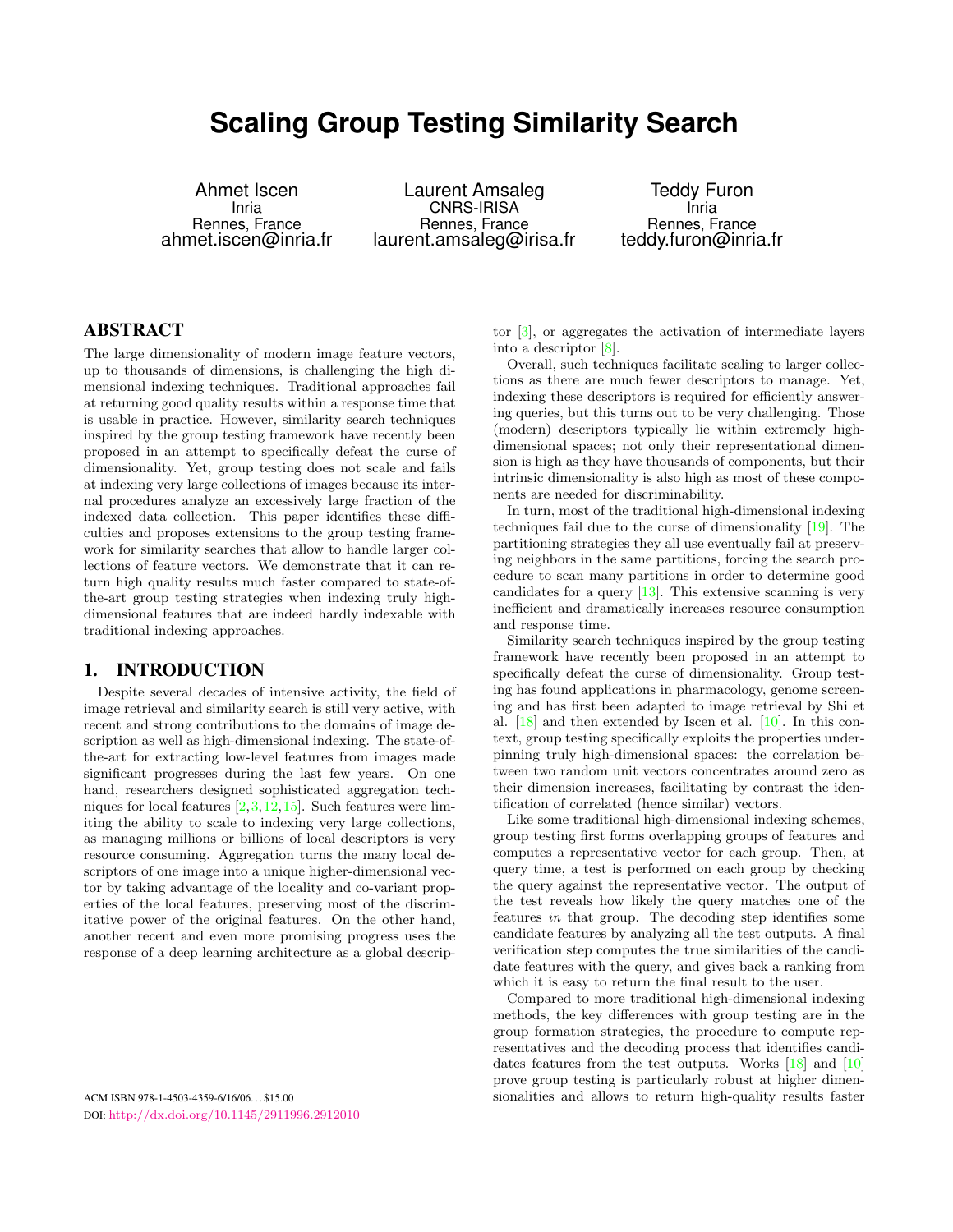than the sequential scan, which is often the de facto preferred method to run at high-dimension.

The group testing paradigm as it is applied in [\[18\]](#page-8-3) and [\[10\]](#page-7-4) can hardly be scaled to searching very large image collections. First, too many tests are performed at query time when checking the query against the group representatives the larger the collection, the more such representatives, which limits scalability. Second, unnecessary computations are done at decoding time because most of the tests indeed yield negative output.

This paper tackles these difficulties and proposes extensions to the group testing in order to handle larger collections of feature vectors. Specifically, it shows that it is surprisingly worth indexing the representatives, allowing to very quickly identify the few positive tests. It also shows that these few positive tests not only deliver enough information to identify the good candidates, but also accelerate the decoding step. In terms of quality, it shows that the group testing technique proposed here performs almost as well as other traditional indexing strategies (FLANN  $[14]$ , LSH  $[5, 7, 9]$  $[5, 7, 9]$  $[5, 7, 9]$  $[5, 7, 9]$ ) at a much lower cost, however.

The paper is organized as follows. Section [2](#page-2-0) briefly reviews prior works on group testing and sketches traditional high-dimensional indexing methods such as the ones implemented in the FLANN library. Section [3](#page-3-0) presents sGT, which stands for *scalable Group Testing*. We detail its grouping and searching strategies designed to better cope with large scale image collections. The evaluation in Section [4](#page-4-0) shows the interest of sGT in a large-scale scenario. Section [5](#page-7-8) concludes the paper.

### <span id="page-2-0"></span>2. RELATED WORK

Similarity search for image retrieval often boils down to running a k-nearest neighbor process. Assume that the dataset **X** is composed of N d-dimensional vectors  $\{\mathbf{x}_i\}_{i=1}^N$ such that  $\|\mathbf{x}_i\| = 1, \forall 1 \leq i \leq N$ . The similarity between two vectors  $\mathbf{x}_i$  and  $\mathbf{x}_j$  can be measured with the scalar product  $\mathbf{x}_i^{\top} \mathbf{x}_j$  when all vectors are unit normalized.

#### <span id="page-2-2"></span>2.1 Group testing

Group testing has been used in other computer science fields in the past to solve typical 'needles in a haystack' problems. It did not receive attention in the image retrieval community until the pioneering work of Shi et al. [\[18\]](#page-8-3).

Their algorithm randomly assigns each feature to m multiple groups, and each group consists of  $n$  features. This gives  $M$  groups in total, such that

<span id="page-2-4"></span>
$$
M = \frac{mN}{n}.\tag{1}
$$

The representative vector for each group is simply the sum of features belonging to that group. More precisely, let  $[\mathbf{x}_i]_{\mathcal{M}_i}$ be the  $d \times n$  matrix storing the features of jth group, then the representative vector  $\{y_j\}_{j=1}^M$  is computed as:

<span id="page-2-1"></span>
$$
\mathbf{y}_j = \sum_{\mathbf{x}_i \in \mathcal{M}_j} \mathbf{x}_i.
$$
 (2)

At search time, the query is compared to all the representative vectors. Assume that  $\mathbf{Y} \in \mathbb{R}^{d \times M}$  is the matrix containing the representative vectors in each column. Then,  $M$  group similarities for a given query **q** are calculated as:

<span id="page-2-6"></span>
$$
\mathbf{v} = [v_1, ..., v_M]^\top = \mathbf{Y}^\top \mathbf{q}.
$$
 (3)

The group similarity  $v_i$  is seen as a test output measure roughly indicating whether or not the query is matching one of the features of the  $j$ -th group. This step has a complexity in  $O(Md)$ .

The score  $u_i$  reveals how likely feature i matches the query. It is simply the sum of the group similarities it belongs to:

<span id="page-2-3"></span>
$$
u_i = \sum_{j \in \mathcal{L}_i} v_j,\tag{4}
$$

where  $\mathcal{L}_i$  is the set of groups where the *i*-th feature is stored. This step has a complexity in  $O(NM)$ .

Finally, a shortlist of size  $R \ll N$  is created based on the top scores of u, and a verification step reranks these candidate features based on their true similarities with the query. This final step has a complexity in  $O(Rd)$ .

Another more recent work [\[10\]](#page-7-4) optimizes the offline construction of the representative vectors by assuming that the query is a quasi-copy of a feature stored in some groups. It uses the Moore-Penrose pseudo-inverse [\[17\]](#page-8-5):

<span id="page-2-5"></span>
$$
\mathbf{y}_{j} = [\mathbf{x}_{i}]_{\mathcal{M}_{j}}([\mathbf{x}_{i}]_{\mathcal{M}_{j}}^{\top}[\mathbf{x}_{i}]_{\mathcal{M}_{j}})^{-1} \mathbf{1}_{n}.
$$
 (5)

The authors show this is superior to the simple sum construction that is used in equation  $(2)$ , theoretically and empirically, especially as the dimensionality  $d$  of the features grows. The decoding step is also optimized by applying  $\sum_{j\in\mathcal{L}_i} f_j(v_j)$ . The total complexity is unchanged. the Neyman-Pearson hypothesis test in the form of  $u_i =$ 

## 2.2 FLANN

FLANN is a well-known approximate similarity search library which implements various high-dimensional indexing strategies [\[14\]](#page-8-4). Two of these strategies are the randomized k-d tree and the priority search k-means tree algorithms.

The classic k-d tree algorithm [\[6\]](#page-7-9) splits the space according to the dimension with the highest variance. In contrast, FLANN's k-d tree splits the space along a dimension chosen randomly from the top  $D$  dimensions that have the highest variance. In addition, FLANN creates a forest of random kd trees that are all probed at query time. The relevant leaves identified in the trees are scanned for nearest neighbors, and that form of multiprobing helps the performance.

The priority search k-means tree algorithm recursively clusters the data points in  $K$  clusters at each level of the hierarchy of centroids, until the number of points in a cluster is less than  $K$ . At query time, the branches of the hierarchy are explored according to a distance-based priority.

#### 2.3 Discussion

We have briefly described some background work. We now discuss the cons (first) and then the pros of using group testing versus using traditional similarity search techniques when indexing large collections of high-dimensional features like Fisher vectors [\[15\]](#page-8-0), VLAD [\[2\]](#page-7-0), T-embedding [\[12\]](#page-7-2) or other CNN-based [\[3,](#page-7-1)[8\]](#page-7-3) descriptors. This discussion ends with a list of requirements that group testing approaches must meet in order to cope with scale, i.e., indexing very large collections of high-dimensional vectors.

Even though it is a state-of-art library, FLANN does not perform well for truly high-dimensional data, as acknowledged by its authors [\[14\]](#page-8-4). The experiments described later confirm that the effectiveness of FLANN decreases when indexing such high-dimensional descriptors. It is only possible to return high-quality results, however, at the expense of a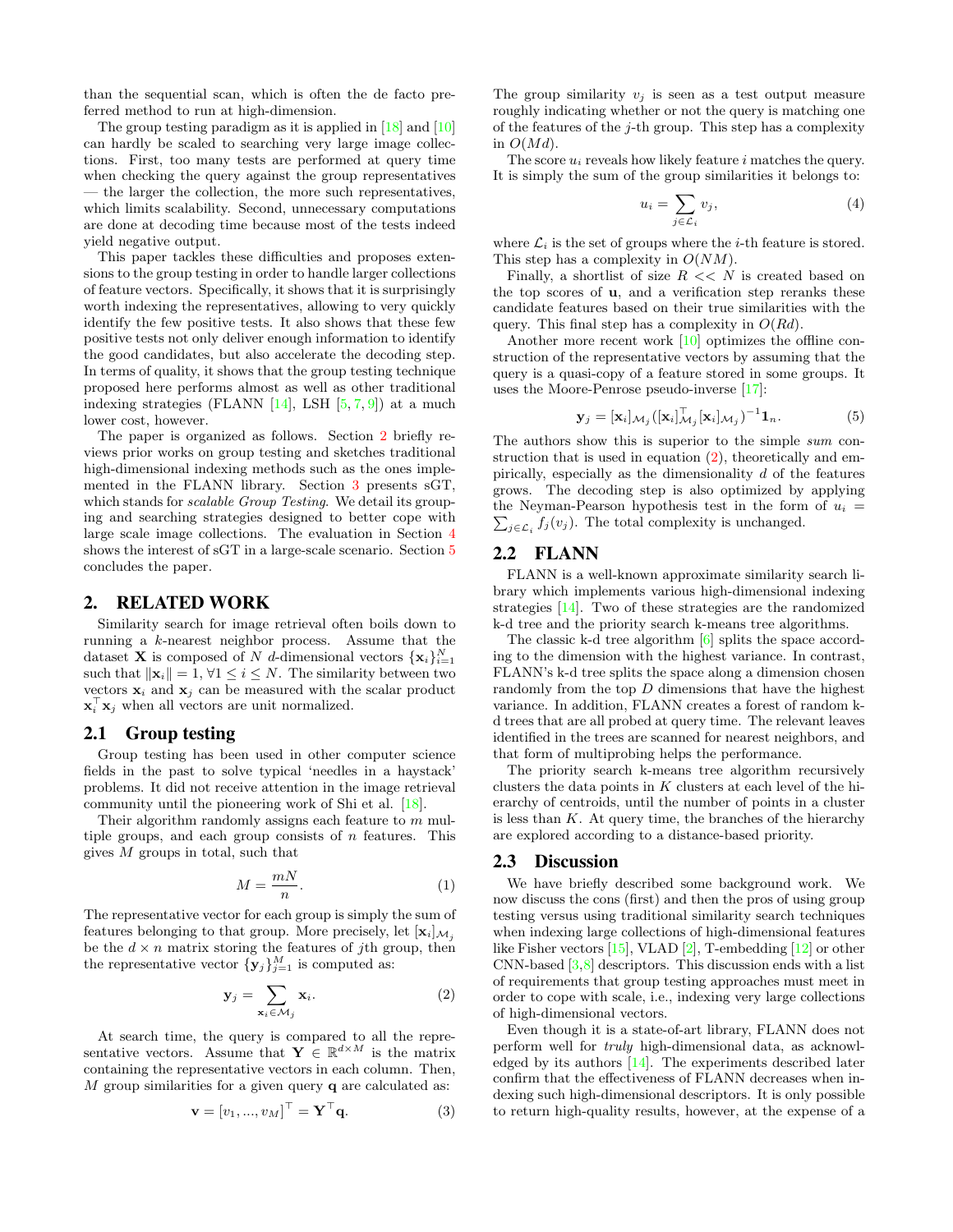dramatic increase in the response time. This is caused by FLANN performing a very large number of checks to eventually gather enough good neighbors. This problem is not specific to FLANN but caused by the curse of dimensionality whose effects are mitigated with extensive multiprobing.

In contrast, group testing is less sensitive to the curse of dimensionality and better handles high-dimensional features. Yet, its recent application to image search  $[10, 18]$  $[10, 18]$ experiences scalability problems. First, group testing has to compare the query to all the representatives group vectors and that comparison is currently done using a linear scan. This is clearly not scalable when the number of representative group vectors grows, which is the case when indexing larger collections of images. Indexing larger collections (N grows) means for  $[10, 18]$  $[10, 18]$  that M as to grow too. At scale, this comparison step becomes excessively costly.

By construction, only a handful of group representative vectors are meaningful for a given query, hence most comparisons between the query and the group representative vectors are done in a pure waste. Quickly identifying the best representatives is therefore a key requirement for designing scalable group testing approaches.

More importantly, the effectiveness of the group testing proposed in  $[10, 18]$  $[10, 18]$  vanishes as N grows. Compared to a linear scan of the features in  $O(Nd)$ , the gain in complexity (as detailed in Sect. [2.1\)](#page-2-2) is:

<span id="page-3-1"></span>
$$
\gamma = \frac{M}{N} + \frac{M}{d} + \frac{R}{N}.\tag{6}
$$

The second term shows that having  $M \ll N$  is not sufficient: At scale,  $M$  will become larger than  $d$ , spoiling the gain in complexity. This is solely due to the decoding procedure of  $[18]$  and  $[10]$ .

Furthermore, equation  $(4)$  is likely to sum extremely small values for the  $v_j$  associated to the representatives that turn out not to be relevant for a query. Therefore, identifying the best representatives and ignoring the others, i.e., setting their  $v_i$  to zero, diminishes the cost of decoding as many factors can now be excluded from the sum in equation [\(4\)](#page-2-3). It is not needed to take into account similarities to all representatives as  $[18]$  and  $[10]$  do.

Finally, the contributions in [\[18\]](#page-8-3) and [\[10\]](#page-7-4) compute the true similarities between the query and  $R \ll N$  features. Ac-cording to [\[18\]](#page-8-3) and [\[10\]](#page-7-4), R is typically equal to  $N/10$ , which, at scale, becomes prohibitively expensive as well. Therefore, the value of  $R$  has to be significantly reduced to allow scaling. Works  $[18]$  and  $[10]$  can not easily diminish R without severely endangering quality. They essentially keep M small to control the cost of evaluating equation  $(4)$  (which corresponds also to the second term of  $(6)$ ). This is done by choosing m small( see eq. [\(1\)](#page-2-4)). This implies that  $[18]$ and  $[10]$  have a rather small number m of evidences (i.e., test outputs  $v_i$ ) to evaluate the likelihood  $u_i$  of being a match. Very efficiently identifying the best representatives allows to use a larger value for  $m$  which strengthens the redundancy between the groups.

Consequently, the likelihood scores of the database features identified become more reliable because these scores are computed from more test outputs. For the non matching features, their likelihoods become less noisy, i.e., shrink to zero, because  $v_j = 0$  for irrelevant representative group vectors. This improves the reliability of the decoding and makes possible the use of a lighter verification step, i.e., using a small value for R.

On the pro side, the lessons learnt from the two group testing papers are the following ones. The most salient property of the group testing framework is its capacity to cope with truly high-dimensional datasets. This has been demonstrated in [\[18\]](#page-8-3) where the performance improves as the dimensionality of the features increases. Iscen et al. [\[10\]](#page-7-4) show that the Moore-Penrose pseudo-inverse construction (see eq.  $(5)$ ) produces more informative representatives compared to the simple sum that is used in [\[18\]](#page-8-3). [\[10\]](#page-7-4) also demonstrates that representatives are more informative when some form of similarity between features is used to weakly guide the creation of the groups instead of relying on a pure random strategy. They derived groups from running a k-means which clusters similar features in groups of very different cardinalities. However, reducing the unbalanced cardinalities between these groups is key to avoid similarities being dominated by overcrowded groups.

Taking the lessons learnt from  $[10, 18]$  $[10, 18]$  for granted, the above discussion allows to isolate two main requirements that must be addressed in order to design scalable group testing techniques:

- Requirement R1: Quick identification of the best representatives for a query and removal of the bottle-neck from eq. [\(4\)](#page-2-3) by ignoring irrelevant  $v_j$  values.
- Requirement R2: Increasing the groups redundancy to improve quality  $(m)$  allowing to decrease the number of true similarities calculations  $(R)$ .

### <span id="page-3-0"></span>3. SCALING GROUP TESTING

This section describes the extensions to the group testing framework in order to facilitate scaling. The resulting extended group testing algorithm is called sGT which stands for scalable group testing. We detail how the learnt lessons and the requirements detailed above can be addressed.

#### <span id="page-3-2"></span>3.1 Even-Size Groups of Similar Vectors

We first address the lessons learnt from  $[10, 18]$  $[10, 18]$ . In order to create even-size groups of similar features, we propose to use the random k-d tree algorithm from FLANN. That algorithm gradually cuts in two equal subsets the collection of vectors to be indexed, until the bottom leaf of the k-d tree contains one unique feature. It is easy to navigate down a fully constructed k-d tree and identify the node where the two child sub-trees each consist of a total of n vectors. This is where we take control of the algorithm in the FLANN library: All the vectors below that particular node now go into two distinct groups. In order to have each feature assigned to  $m$  groups, we simply launch the creation of  $m$ random k-d trees.

Once the groups have been formed this way, we compute the pseudo-inverse for each group in order to determine its representative (see eq.  $(5)$ ). It is important to note that we take control of the construction process of the k-d trees in FLANN. Once the representatives are stored, the k-d trees are no longer needed and they are deallocated.

Please note that we have taken control of the k-d tree construction per se and there is nothing really specific to FLANN here. Using FLANN is handy because it is a stateof-the-art library anyone can download, facilitating the reproduction of our methodology, and because it better copes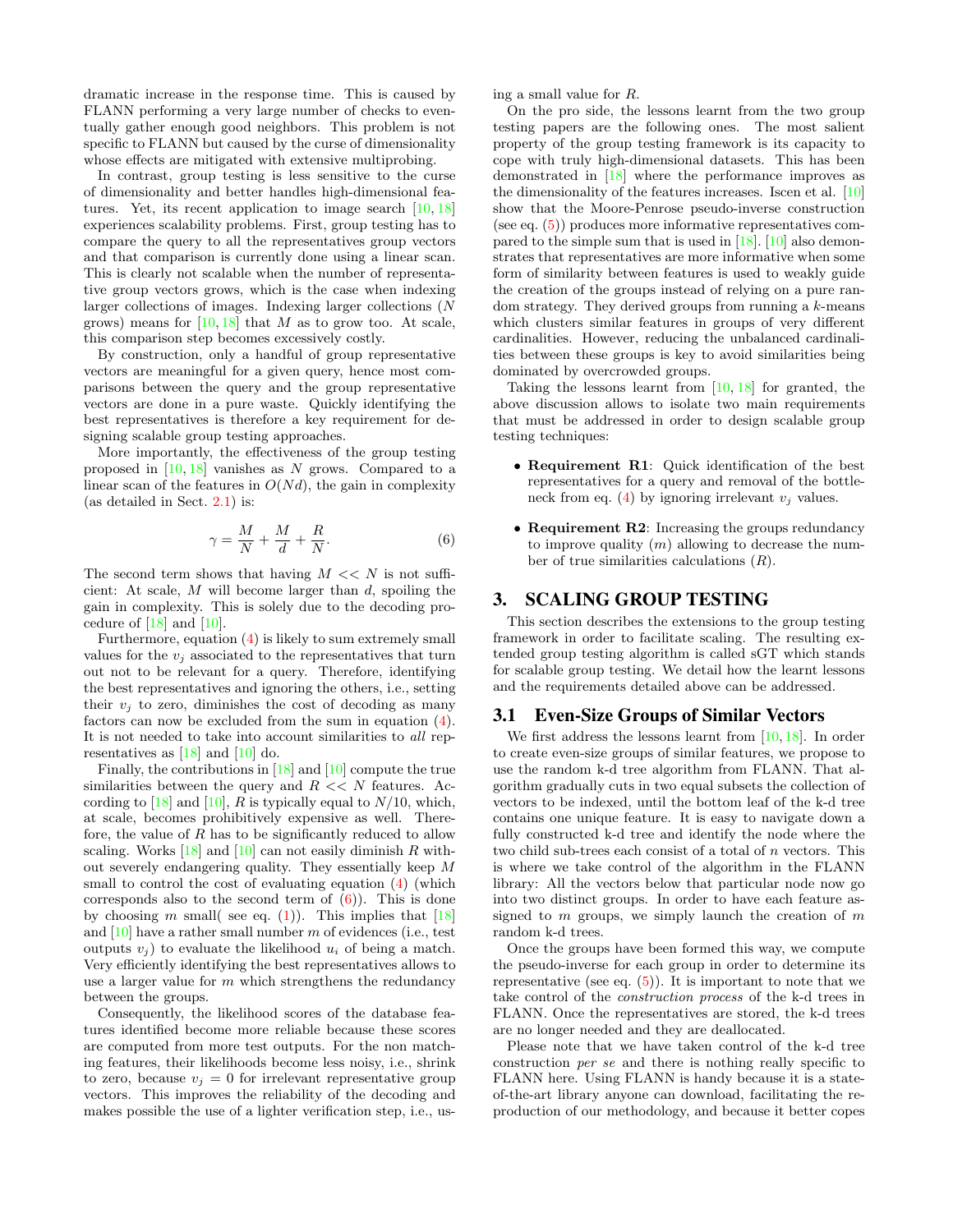with high-dimensionality (compared to the regular k-d tree) thanks to his enhanced dimension splitting criterion.

#### 3.2 Indexing Representative Vectors

We then address requirements **R1** and **R2**. It is rather straightforward to insert the group representative vectors into an index in order to circumvent the linear scanning (see eq.  $(3)$ ) limiting the scalability of [\[18\]](#page-8-3) and [\[10\]](#page-7-4). Instead of determining the similarities to all M representatives, it is worth probing the index and get back the  $k$  representatives with the highest similarities to the query.

First, this is faster especially because most modern highdimensional techniques are approximate and trade responsetime for efficiency. Second, it is safe to force to zero the similarities  $v_i$  between the query and the  $(M - k)$  representatives that remain. Since  $k$  is typically orders of magnitude smaller than  $M$ ,  $(M - k)$  is a large value which saves a lot of resource consumption when running the decoding step: many  $v_i = 0$ , making the computation of equation [\(4\)](#page-2-3) very sparse. Requirement **R1** is hereby addressed.

Two comments are in order, however. First, most highdimensional indexing schemes work for Euclidean distances. This is the case for some of the algorithms implemented within the FLANN library. It is not very complicated to translate a  $L_2$  distance into a dot product as it is needed to evaluate equation [\(3\)](#page-2-6). We  $L_2$ -normalize the representative vectors to be compatible with the query whose norm equals one. We ask FLANN to index the database of these normalized representative vectors  $\bar{\mathbf{y}}_j = \mathbf{y}_j / ||\mathbf{y}_j||$ . For the k nearest neighbors output by FLANN, we compute the similarities:

$$
v_j = \frac{2 - ||\bar{\mathbf{y}}_j - \mathbf{q}||^2}{2} ||\mathbf{y}_j|| = (\bar{\mathbf{y}}_j^\top \mathbf{q}) ||\mathbf{y}_j|| = \mathbf{y}_j^\top \mathbf{q}.
$$
 (7)

This conversion needs the extra storage of one scalar,  $\|\mathbf{y}_i\|$ , per representative vector. After obtaining these similarities, we compute  $(4)$  and re-rank R top scoring features based on their true similarities with the query.

Second, indexing the M representatives facilitates increasing  $m$ , which is the number of groups each feature is assigned to. This addresses the requirement  $R2$  and also positively impacts the quality of the results returned by group testing indexing algorithms. The time it takes to retrieve  $k$ representatives indeed does not change that much when M increases. It is anyway much faster than the linear scan. Works  $[18]$  and  $[10]$  had to set m to a small value in order to reduce the complexity of their implementations when analyzing the M representatives. They had a complexity objective. In contrast, indexing these representatives to quickly retrieve  $k$  of them allows us to set  $m$  such that it is possible to meet a quality objective. At last, this better quality yields a more reliable ranking of the candidates. The true matching features are ranked higher. This allows us to reduce the size  $R$  of the shortlist and to decrease the complexity of the final verification step.

#### 3.3 Summary

We argue that it is possible to scale group testing highdimensional approaches provided that these lessons learnt from [\[10,](#page-7-4) [18\]](#page-8-3) are enforced and the two requirements presented above are addressed. We therefore implemented within the sGT algorithm a group construction strategy based on k-d tree to marry fixed size groups and some similarity between the vectors of each group. sGT also includes the implementation of the indexing of the representative vectors to quickly identify the  $k$  best representatives. This, in turn, allows to increment the redundancy of vectors in groups  $(m)$ , improving quality. The candidate vectors being more accurate, it allows to decrease the length of the candidate list R, which saves response time.

The next section demonstrates that these extensions indeed make group testing approaches easier to scale to larger collections of very high-dimensional vectors.

#### <span id="page-4-0"></span>4. EXPERIMENTS

This section basically compares the behavior of three highdimensional indexing schemes. Two of them are state-of-theart: the first technique is the traditional k-d tree based index from the FLANN library [\[14\]](#page-8-4). The second technique is our own implementation of the original group testing scheme proposed by Shi et al. [\[18\]](#page-8-3). The third technique is sGT which includes the various extensions discussed in the previous section aiming at better handling large scale collections.

We first describe our experimental setup before moving to the experiments themselves where the comparison of the behavior of the three techniques is made using the mean average precision and running time indicators.

#### 4.1 Experimental Setup

We use a public large-scale image retrieval benchmark dataset known as Holidays+Flickr1M for our experiments. This dataset is the combination of the original Holidays image dataset [\[11\]](#page-7-10) with 1 million distractor images from Flickr1M [\[16\]](#page-8-6). The dataset contains  $N=1,001,491$  images in total. The image retrieval quality is evaluated with the provided ground-truth for 500 queries and measured by mean average precision (mAP).

To facilitate the direct comparison with existing methods [\[10,](#page-7-4)[18\]](#page-8-3), we use the same T-embedding features [\[12\]](#page-7-2) with  $d = 1,920$  which corresponds to a codebook vocabulary of size [1](#page-4-1)6. These features are made available online. $<sup>1</sup>$  Fol-</sup> lowing the pipeline presented in the original paper [\[12\]](#page-7-2), we post-process these features with power-law normalization, setting  $\alpha = 0.5$ .

#### <span id="page-4-2"></span>4.2 Image Features are Hardly Indexable

We first show that the T-embedding features extracted from the images can hardly be indexed due to their dimensionality. This motivates the need for alternative highdimensional indexing schemes such as group testing based approaches better coping with the curse of dimensionality.

We started by using the linear search option of FLANN in order to determine the quality and the time it takes when using the 500 queries. It takes 901 seconds to run the entire query set, and the resulting mAP is equal to 51.9. These values form the baseline we will refer to in the remainder of this paper.

We then ask FLANN to determine what would be the best high-dimensional strategy in order to index the image features. We therefore set the FLANNParameters internal data structure to AUTOTUNED with a target precision set to 0.95. The resulting index determined by FLANN is a k-d tree. It takes 677 seconds to probe the index with the 500 queries. Using the index instead of relying on the linear scan is only

<span id="page-4-1"></span><sup>1</sup>[http://people.rennes.inria.fr/Ahmet.Iscen/](http://people.rennes.inria.fr/Ahmet.Iscen/memoryvectors.html) [memoryvectors.html](http://people.rennes.inria.fr/Ahmet.Iscen/memoryvectors.html)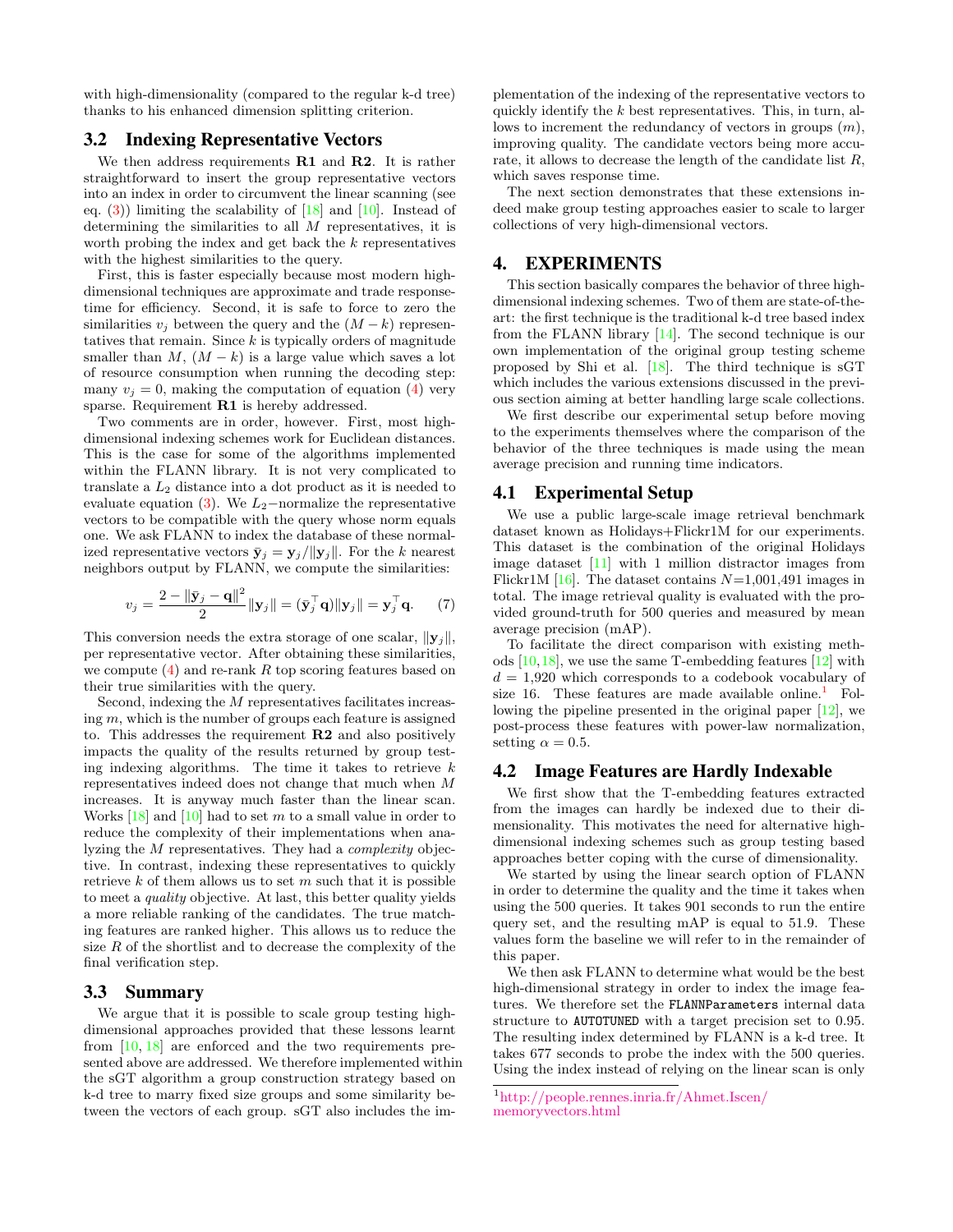

<span id="page-5-0"></span>Figure 1: Observed mAP after PCA applied to the T-embeddings image features. Varying number of retained dimensions.

1.29 times faster. This little speedup is explained by the very large number of checks FLANN has to perform in order to meet the required precision. Observing the logs produced by FLANN shows that close to 450,000 checks are done for each query – so half of the features are indeed scanned, making the indexing useless as it can not confine the search to a small portion of the database. This is a direct consequence of the high-dimensionality of the indexed features.

The T-embedding features are indeed of a very large dimensionality. Their representational dimension is 1,920 while their local intrinsic dimensionality (see  $[1]$ ) is estimated to be  $150.3 \pm 41.3$ . This is a very high value, which emphasizes the negative consequences of the curse of dimensionality. Please note that FLANN proved to work with descriptors having a much smaller intrinsic dimensionality. For example, SIFT has a *representational* dimension equal to 128 while its estimated local intrinsic dimensionality is  $12.3 \pm 3.0$  (again, see  $[1]$ , Section 6.3). Their indexing is thus much easier.

One obvious approach to circumvent this dimensionality problem is to apply a dimension reduction technique to the features with the hope not to degrade too severely the resulting mAP. We therefore took our collection of image features, applied a PCA and kept a varying number of the most significant resulting dimensions. We then ran the (PCA-ed) queries against that transformed collection and computed the resulting mAP when using a linear scan. Figure 1 plots the outcome of this experiment. The figure shows that the mAP rapidly decreases when reducing the number of dimensions for the transformed features. While such transformed features might be more indexable, the resulting quality would be too low to have any practical interest. Using a linear scan is not an option either as it is too slow.

Most modern image features (VLAD, CNN-based features, etc.) share with the T-embeddings this property of lying in *truly* high-dimensional spaces. They can therefore hardly be indexed using traditional approaches. The following experiments demonstrate that group testing strategies better handle dimensionality.

#### **Even-Size Groups of Similar Vectors** 4.3

The lessons learnt from studying the literature suggest that creating even-size groups of similar vectors is best for group testing approaches. We proposed in Section  $3.1$  to take control of the random k-d tree creation process to this



<span id="page-5-1"></span>Figure 2: Search quality with different  $m$  and  $R$ . Percentages in parenthesis give  $R/N$ .

aim. The experiment described now shows this indeed works as the resulting performances are better. The competitive group testing method we compare against is  $[18]$ . Its group construction uses a fully random assignment procedure to create even-size groups. This experiment uses a similar setting as the one defined in [18], i.e.,  $n = 15$ ,  $m = 2$ , and  $R = M = 133,532.$ 

The mAP when using the pure random group creation technique is 50.8. In contrast, the mAP we observe when taking control of the k-d tree reaches 51.6. Forming groups according to some similarity (even quite weak as we utilize higher levels of the k-d tree) improves quality, which is however slightly below the baseline  $(mAP=51.9)$ .

#### 4.4 **Redundancy for Better Candidate Vectors**

When discussing the design options to scale group testing, we highlighted the necessity to decrease the number of true similarity computations between the query and the candidate features. This is requirement  $R2$ . We also claimed this goal could be achieved by increasing the redundancy of features in groups, i.e., increasing the value for  $m$ . The experiments discussed now are evaluating the mAP for sGT, varying the values of  $m$  and  $R$ .

The resulting experiments, illustrated by the Figure 2, show the mAP achieved by sGT when  $m$  goes from 2 (low redundancy) to 15 (high redundancy) as well as when  $R$  goes from  $10,000$  (small value,  $1\%$  of the database) to  $100,000$ (large value,  $10\%$  of the database, same settings as in [18]). It can be observed that for a fixed value for  $R$ , a better mAP is reached if  $m$  is larger. In other words, it is worth increasing  $m$  which reduces  $R$  for a fixed mAP.

However, increasing m also increases M (see eq.  $(1)$ ), the total number of groups. This has a direct impact on the costs of equations  $(3)$  and  $(4)$ . It is possible to keep these costs under control thanks to the indexing of the group representatives, as demonstrated by the next experiment.

#### $4.5$ **Indexing Group Representatives**

Indexing the vectors that represent the groups is a way to meet the requirement  $R1$  defined above. It is indeed quite straightforward. We used the same settings as above, with  $m = 3$ . We then give the collection of vector representatives to FLANN instructed to automatically determine the best index thanks to its AUTOTUNE setting. When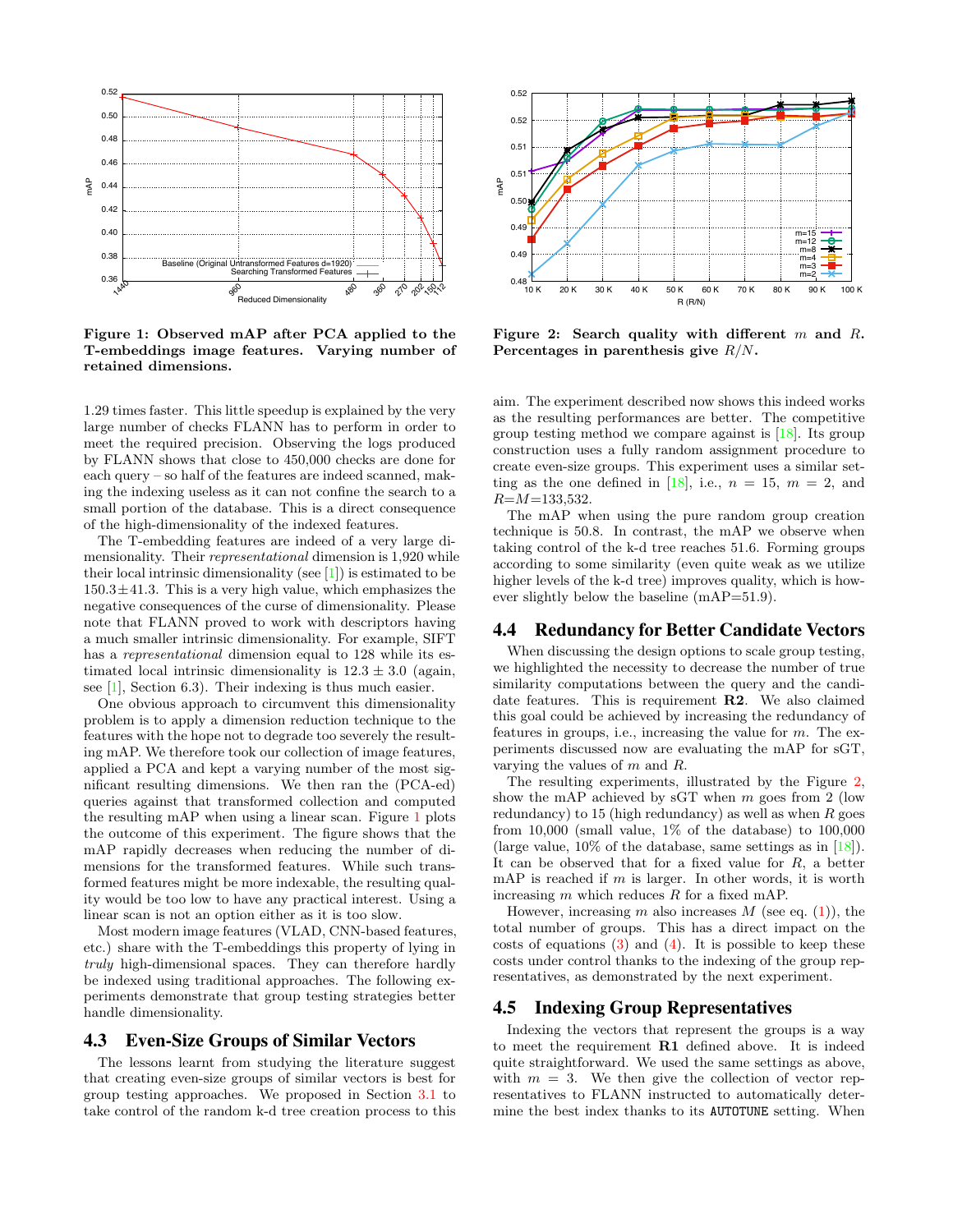

<span id="page-6-0"></span>Figure 3: Intrinsic dimensionality varying m. Random and sum vs. k-d tree and pseudo-inverse group creation methods.

 $m = 3$ , there are 200,298 representatives corresponding to as many groups created with the taking control of the kd tree process. FLANN finds that it is best to index that collection using a k-d tree which will provide a speed up of 39.26 compared to the linear scanning of all the representatives. Higher settings of  $m$  confirm significant speed up gains: FLANN estimates the speed up to be equal to 82.96 when  $m = 4$  and 74.67 when  $m = 8$ . The scalability objective linked to R1 is therefore achieved.

It is interesting to try to index group representatives when they result from the random construction process. Asking FLANN to determine the best index when fed with such 200,298 representatives fails: the library estimates that it is the linear scan that is the most competitive method when trying to identify the best representatives. Digging into the logs of FLANN shows that it is again the dimensionality of the group representatives which can explain this remarkable difference in behavior. While both k-d tree based representatives and random representatives have the same representational dimensionality (i.e.  $d = 1,920$ ), they have however a quite different intrinsic dimensionality.

With  $m = 3$ , k-d tree based group representatives have an estimated local intrinsic dimensionality of  $90.6 \pm 29.5$ while random based group representatives have an intrinsic dimensionality of  $166.4 \pm 13.5$ . It is therefore much harder to index random based group vectors, and resorting on the linear scan is possibly the best strategy.

Indeed, blending randomly the features increases the entropy, explaining why the resulting intrinsic dimensionality is even higher than the one of the raw features. Such random group vectors are distributed all over the high-dimensional space, making it quite hard to distinguish the near neighbors from the most distant ones, as clearly stated in the seminal paper about neighbor meaningfulness [\[4\]](#page-7-12). Similar observations can be made for other values of  $m$ , as it is reported in Figure [3.](#page-6-0)

## 4.6 Overall Performance: Comparing Quality and Run Time

The last experiment compares the overall performance of sGT with (i) the performance of the k-d tree created by FLANN over all of the image features, as described in Section [4.2](#page-4-2) and (ii) with the state-of-the-art group testing scheme by Shi et al. [\[18\]](#page-8-3).

To measure the performance of the k-d tree of FLANN, we ask the library to return the top  $1\%$ ,  $2\%$ , ...,  $10\%$  image features that are the most similar to the queries. This obviously impacts the response time as well as the resulting mAP. This is depicted by Figure [4](#page-7-13) where a line that gives the performance of the FLANN index is plotted. This line shows that when an increasing number of features are considered, then the response time increases as does the mAP, as expected. It is possible to know the percentages of the most similar features that are considered at query time as it is specified along the line. For clarity, not all such percentages are indicated; the missing ones can easily be deduced.

The other series of lines display the performance of sGT. The parameter of utmost importance in this strategy is the redundancy, m, which we vary here. We therefore created 3 configurations of the groups for three specific values of that m parameter that are  $m = 3$ ,  $m = 4$  and  $m = 8$ . The Figure [4](#page-7-13) therefore contains three other lines, each depicting the behavior of one group testing configuration for sGT.

To better understand the behavior of sGT, we have changed for each configuration the number of representatives that are identified to subsequently evaluate equations [\(3\)](#page-2-6) and [\(4\)](#page-2-3). One of the claims we make in this paper is that indexing the representatives is beneficial to performance because returning a particular number of them  $(k)$  among a total of M existing representatives is mostly independent of that M value while it boosts performance. We therefore instructed sGT to return the best k group representatives (with k ranging from 2,560 to 90,000) before identifying the  $R = 50,000$ best image features. We visualise along the sGT lines in Figure  $4$  some of these values for  $k$ . We explicitly give few such values to preserve the clarity of this figure. For example, the response times and the corresponding mAP obtained with the three configurations of sGT when  $k \approx 10,000$  are all three represented on the lines using a triangle pointing downward symbol. Similarly, the operating points are represented with the square symbol for  $k \approx 50,000$ .

Using these symbols facilitates observing that indeed, the response times of sGT is mostly independent of M (which increases as m grows). When  $m = 3$ , then there are overall  $M = 200,298$  group vector representatives, while there are  $M = 534,128$  when  $m = 8$ . Despite these different values for  $M$ , retrieving the same number  $k$  of representatives takes roughly the same amount of time, between 160 and 180 seconds when  $k \approx 90,000$ , see the circles on the figure. Furthermore, the order of these three circles on the time-line is not ruled by  $m$ , materializing the independence between M and the response time.

This figure also shows that the mAP improves as  $m$  increases, while the response time stays quasi identical thanks to having indexed the group representatives.

Finally, it is interesting to compare the response times and the mAP that Shi et al. [\[18\]](#page-8-3) could achieve using the same parameters. Table [1](#page-7-14) compares three configurations of the original group testing technique (based on random grouping and the use of the sum [\(2\)](#page-2-1) to compute the representatives) to the same three configurations for sGT that we have described. Please note, however, that [\[18\]](#page-8-3) uses all M representatives when evaluating equations [\(3\)](#page-2-6) and [\(4\)](#page-2-3) while we use only the  $k \approx 90,000$  best ones. The table shows that sGT is much faster than the original group testing proposal, while the quality does not differ significantly.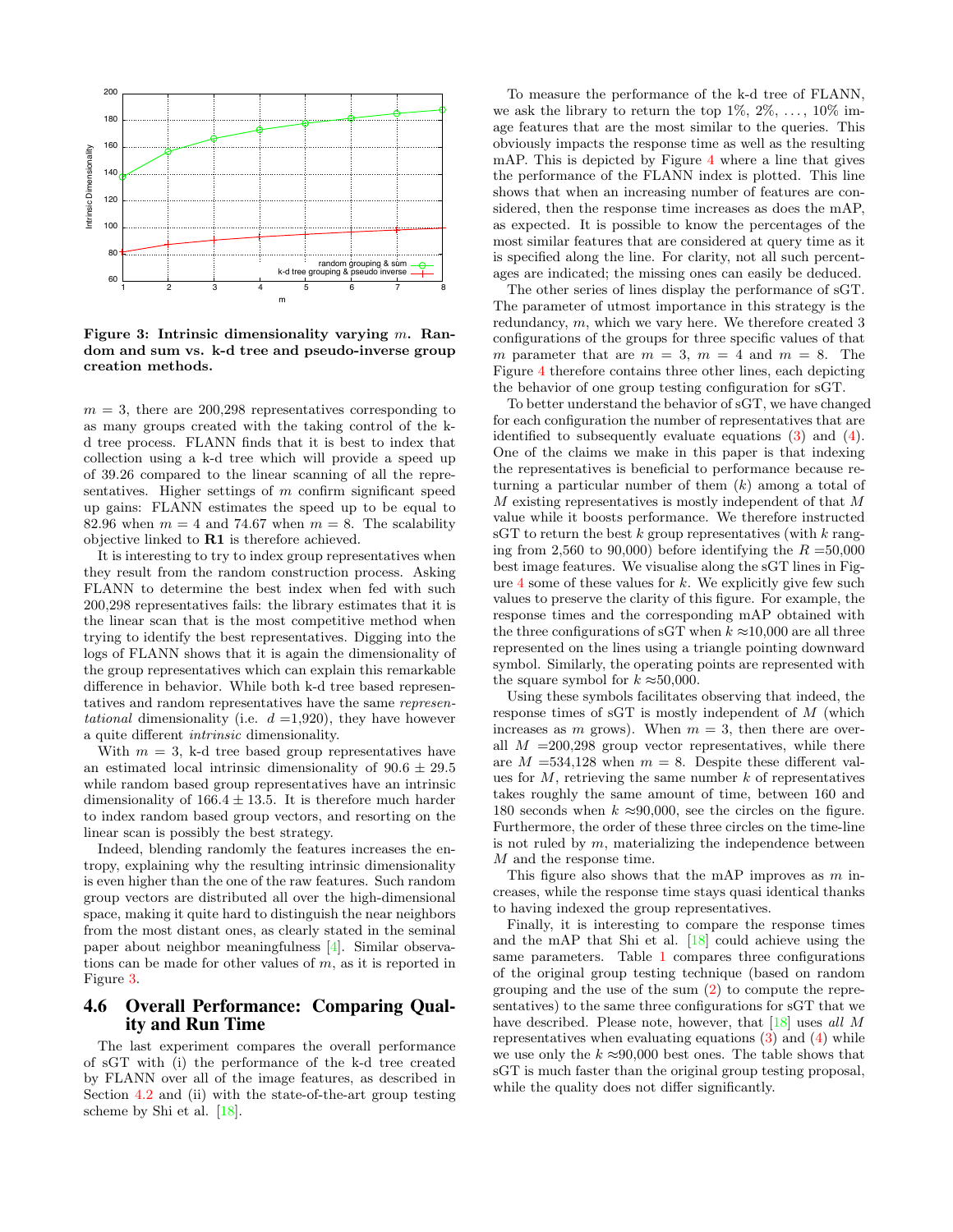

Figure 4: Response Times vs. mAP. FLANN k-d tree, several configuration for sGT.

<span id="page-7-13"></span>

|                         | $m=3$                             |       | $m=4$   |       | $m=8$                      |              |
|-------------------------|-----------------------------------|-------|---------|-------|----------------------------|--------------|
|                         | Time<br>$\left( \text{s} \right)$ | mAP   | Time(s) | mAP   | $Time$ .<br>$\mathbf{S}^1$ | $_{\rm mAP}$ |
| Random G.T.             | 187                               | 0.507 | 252     | 0.512 | 483                        | 0.518        |
| $\rm sGT$<br>this paper | 180                               | 0.505 | 164     | 0.504 | ר י                        | 0.500        |

<span id="page-7-14"></span>Table 1: Comparing the search time of different group construction methods for group testing.

#### <span id="page-7-8"></span>**CONCLUSION** 5.

Drawing the lessons from the pioneer applications of group testing to similarity search  $[10, 18]$ , we first propose a grouping strategy based on kd-trees. This ensures groups of even sizes comprising weakly similar features. An important byproduct of this approach is that the resulting representative vectors have small intrinsic dimensionality compared to the raw dataset features. This allows us to integrate an ANN search algorithm, such as FLANN, into the group testing framework. This is the keystone for freeing the total number of groups. We seize this opportunity to increase this number to compute more reliable scores. This in turn gives birth to a shorter list of candidates for the verification step. The overall construction improves the scalability of group testing similarity search while maintaining high search quality.

#### 6. **REFERENCES**

- <span id="page-7-11"></span>[1] L. Amsaleg, O. Chelly, T. Furon, S. Girard, M. E. Houle, K. Kawarabayashi, and M. Nett. Estimating local intrinsic dimensionality. In Proceedings of the 21th ACM SIGKDD International Conference on Knowledge Discovery and Data Mining, pages 29-38. ACM, 2015.
- <span id="page-7-0"></span>[2] R. Arandjelovic and A. Zisserman. All about VLAD. In Proceedings of the IEEE Conference on Computer Vision and Pattern Recognition, June 2013.
- <span id="page-7-1"></span>[3] A. Babenko, A. Slesarev, A. Chigorin, and V. Lempitsky. Neural codes for image retrieval. In Proceedings of the European Conference on Computer Vision, 2014.
- <span id="page-7-12"></span>[4] K. Beyer, J. Goldstein, R. Ramakrishnan, and U. Shaft. When is nearest neighbor meaningful? In

Proceedings of the International Conference on Database Theory, pages 217-235, August 1999.

- <span id="page-7-5"></span>[5] M. Datar, N. Immorlica, P. Indyk, and V. Mirrokni. Locality-sensitive hashing scheme based on p-stable distributions. In Proceedings of the Symposium on Computational Geometry, 2004.
- <span id="page-7-9"></span>[6] J. H. Friedman, J. L. Bentley, and R. A. Finkel. An algorithm for finding best matches in logarithmic expected time. ACM Transaction on Mathematical Software, 3(3):209-226, 1977.
- <span id="page-7-6"></span>[7] A. Gionis, P. Indyk, and R. Motwani. Similarity search in high dimension via hashing. In Proceedings of the International Conference on Very Large DataBases, pages 518-529, 1999.
- <span id="page-7-3"></span>[8] Y. Gong, L. Wang, R. Guo, and S. Lazebnik. Multi-scale orderless pooling of deep convolutional activation features. In Proceedings of the European Conference on Computer Vision, 2014.
- <span id="page-7-7"></span>[9] P. Indyk and R. Motwani. Approximate nearest neighbors: towards removing the curse of dimensionality. In Proceedings of the ACM symposium on Theory of computing, pages 604-613, 1998.
- <span id="page-7-4"></span>[10] A. Iscen, T. Furon, V. Gripon, M. Rabbat, and H. Jégou. Memory vectors for similarity search in high-dimensional spaces.  $arXiv$ , 2014.
- <span id="page-7-10"></span>[11] H. Jégou, M. Douze, and C. Schmid. Hamming embedding and weak geometric consistency for large scale image search. In Proceedings of the European Conference on Computer Vision, October 2008.
- <span id="page-7-2"></span>[12] H. Jégou and A. Zisserman. Triangulation embedding and democratic kernels for image search. In